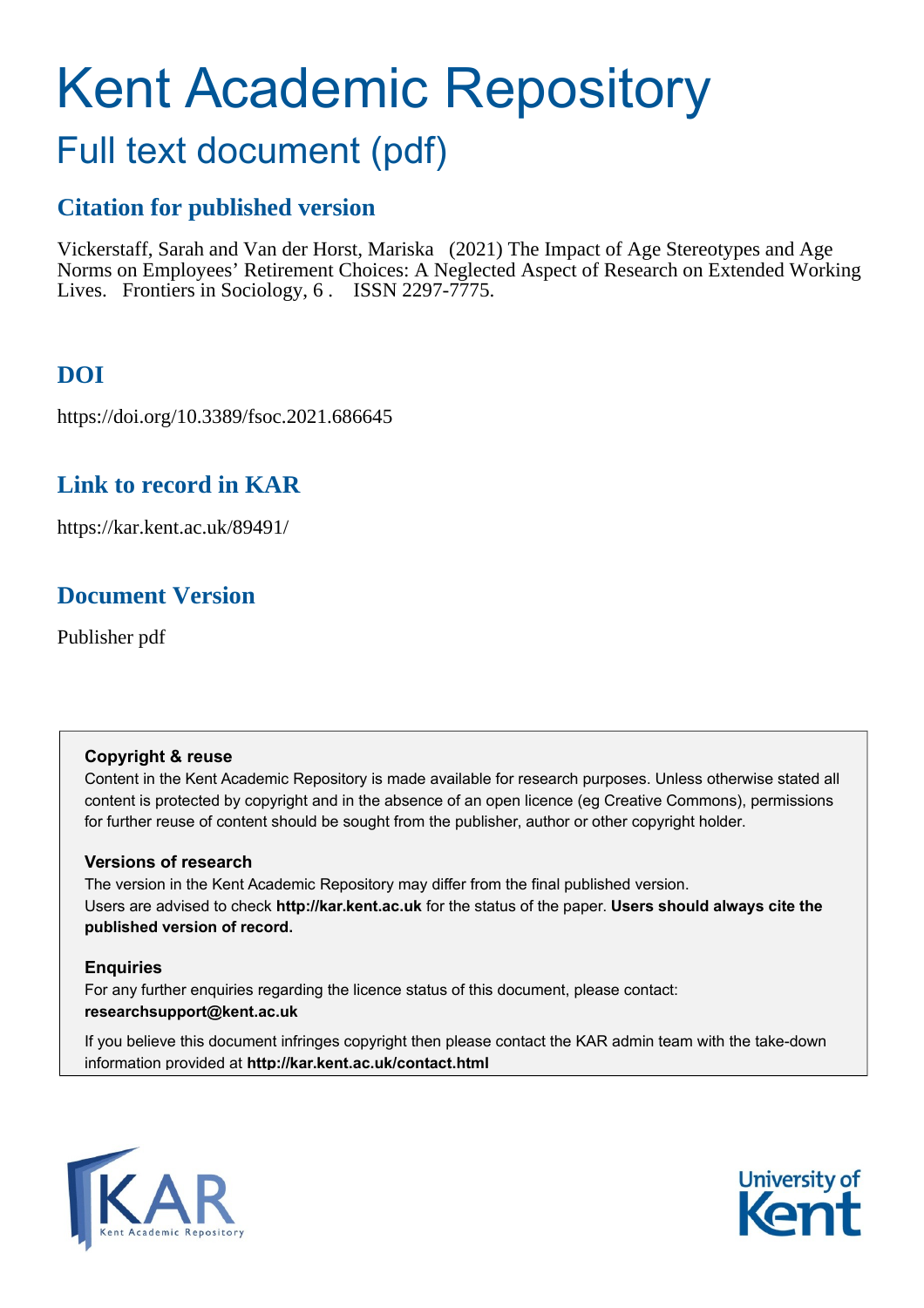



# [The Impact of Age Stereotypes and](https://www.frontiersin.org/articles/10.3389/fsoc.2021.686645/full) [Age Norms on Employees](https://www.frontiersin.org/articles/10.3389/fsoc.2021.686645/full)' Retirement [Choices: A Neglected Aspect of](https://www.frontiersin.org/articles/10.3389/fsoc.2021.686645/full) [Research on Extended Working Lives](https://www.frontiersin.org/articles/10.3389/fsoc.2021.686645/full)

Sarah Vickerstaff $^{1\dagger}$  and Mariska Van der Horst $^{2*\dagger}$ 

<sup>1</sup>School of Social Policy, Sociology and Social Research, University of Kent, Canterbury, United Kingdom, <sup>2</sup>Department oi Sociology, VU Amsterdam, Amsterdam, Netherlands

This article examines how older workers employ internalized age norms and perceptions

#### **OPEN ACCESS**

#### Edited by:

Anna Wanka, Goethe University Frankfurt, Germany

#### Reviewed by:

Josephine Wildman, Newcastle University, United Kingdom Fiona Carmichael, University of Birmingham, United Kingdom

#### \*Correspondence:

Mariska van der Horst [m.f.j.vanderhorst@vu.nl](mailto:m.f.j.vanderhorst@vu.nl) † These authors have contributed equally to this work and share first authorship

#### Specialty section:

This article was submitted to Work, Employment and Organizations, a section of the journal Frontiers in Sociology

> Received: 27 March 2021 Accepted: 12 May 2021 Published: 01 June 2021

#### Citation:

Vickerstaff S and Van der Horst M (2021) The Impact of Age Stereotypes and Age Norms on Employees' Retirement Choices: A Neglected Aspect of Research on Extended Working Lives. Front. Sociol. 6:686645. doi: [10.3389/fsoc.2021.686645](https://doi.org/10.3389/fsoc.2021.686645)

when thinking about extending their working lives or retirement timing. It draws on semistructured interviews with employees  $(n = 104)$  and line managers, human resource managers and occupational health specialists ( $n = 52$ ) from four organisations in the United Kingdom. Previous research has demonstrated discrimination against older workers but this is a limiting view of the impact that ageism may have in the work setting. Individuals are likely to internalize age norms as older people have lived in social contexts in which negative images of what it means to be "old" are prevalent. These age perceptions are frequently normalized (taken for granted) in organisations and condition how people are managed and crucially how they manage themselves. How older workers and managers think and talk about age is another dynamic feature of decision making about retirement with implications for extending working lives. Amongst our respondents it was widely assumed that older age would come with worse health—what is more generally called the decline narrative - which served both as a motivation for individuals to leave employment to maximize enjoyment of their remaining years in good health as well as a motivation for some other individuals to stay employed in order to prevent health problems that might occur from an inactive retirement. Age norms also told some employees they were now "too old" for their job, to change job, for training and/or promotion and that they should leave that "to the younger ones"—what we call a sense of intergenerational disentitlement. The implications of these processes for the extending working lives agenda are discussed.

Keywords: ageism, age stereotypes, age norms, older workers, extending working lives, qualitative interviews

#### INTRODUCTION

In this article we address how age relations in organisations impact on the willingness of older workers to extend their working lives. Internationally, an important policy phrase has been "live longer, work longer" (OECD, 2006; Street and Ní Léime, 2020). Policymakers are trying to stimulate older people to extend their working lives, for example in the context of the United Kingdom (UK) by abolishing mandatory retirement ages, increasing the State Pension Age, and by introducing age discrimination legislation (see e.g., ILC-UK, 2017, and Lain, 2016, for an overview). These policies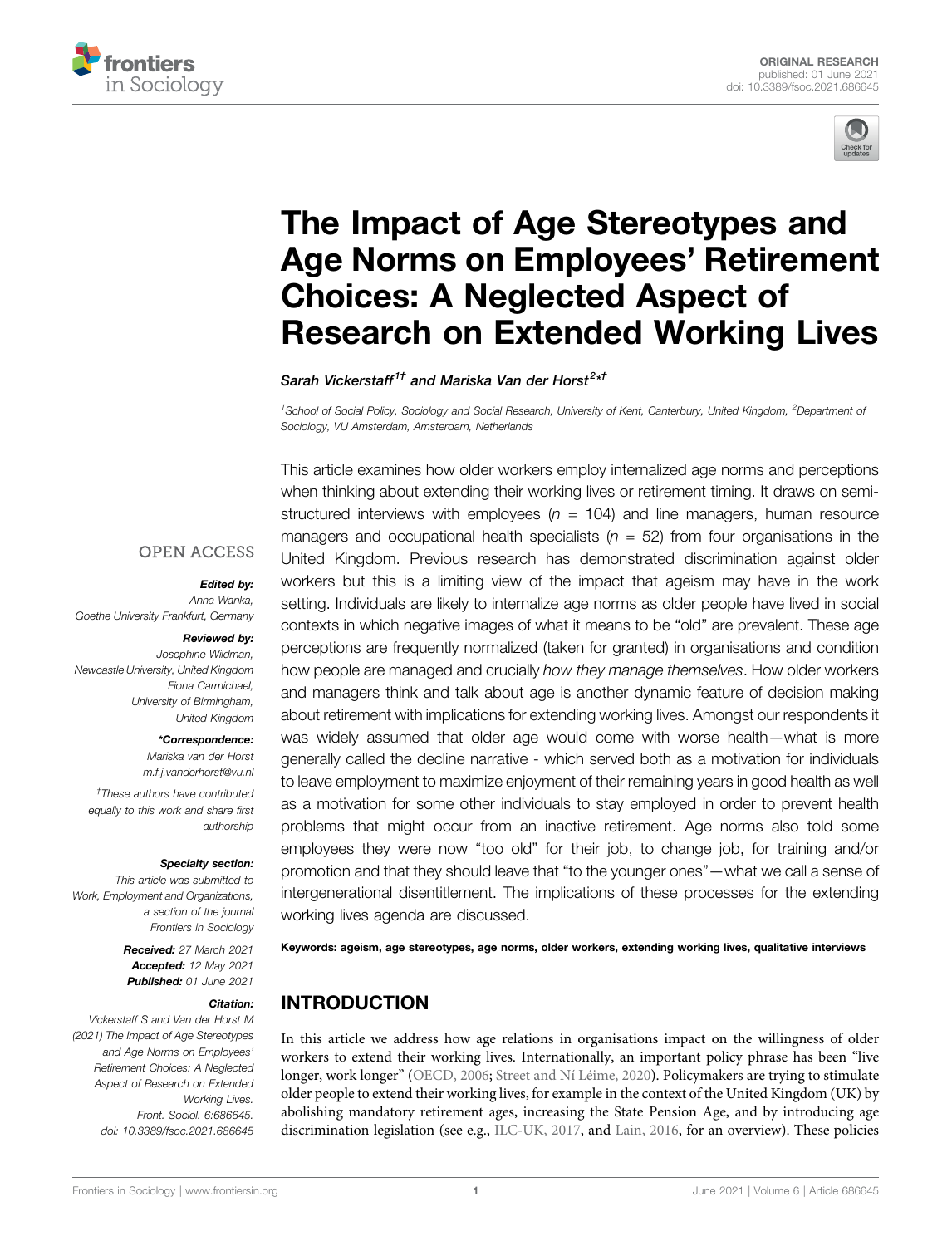are introduced in response to predicted increased population aging and worries about increasing dependency ratios and the affordability of welfare states. There are various problems with this policy narrative as well as its proposed solutions, including that it appears to be a "one-size-fits-all" approach that ignores the different realities of various groups of older workers (for more detail see e.g., Street and Ní Léime, 2020). Another issue is that such policy changes occur in social contexts of considerable ageism.

Ageism is commonplace and embedded at all levels: in public policy narratives when talking about older workers, in popular narratives about baby boomers stealing prosperity from younger generations; in organisational regimes which favor the ideal fit and healthy worker (aka not "the old") and in workplace banter about older workers being put out to pasture. Although there is a long history of research that shows that negative images of older workers are related to discrimination against these employees (see e.g., Chiu et al., 2001; Macnicol, 2006; Hurd Clarke and Korotchenko 2016; Earl et al., 2018), there is less attention to how older workers may themselves make labor market decisions based on internalization of these narratives. Recent reviews have asked for more qualitative research on ageism (Harris et al., 2018) and we seek to begin to address this gap in the literature.

## THEORETICAL CONSIDERATIONS

We are seeking to extend our understanding of various components that are part of ageism. Ageism involves active discrimination, but also stereotyping and age norms. The latter two may operate against people as well as being internalized by those subject to them. It is typical in organisational studies to research ageism as perpetrated by managers against employees (for example, Chui et al., 2001; Henkens, 2005; for an overview of the workplace literature see Naegele et al., 2018). Whilst there is evidence for discriminatory behavior by managers against older (and younger) employees this is a limiting view of the impact that ageism may have in the work setting.

Conceptually we see "age" "as a socially and culturally constructed category" (Krekula et al., 2018, p.37; see also Calasanti and Slevin, 2001; Calasanti, 2020). Regarding older workers, we need to understand how age is constructed and performed in the workplace. Age stereotypes identify what is routinely attributed to particular age groups. Prevalent stereotypes about older workers include that they are "(a) less motivated, (b) generally less willing to participate in training and career development, (c) more resistant and less willing to change, (d) less trusting, (e) less healthy, and (f) more vulnerable to workfamily imbalance" (Ng and Feldman, 2012, p. 821; see also Posthuma and Campion, 2009). In their meta-analysis, Ng and Feldman (2012) only found some evidence for (b), though this does not say why they would be less willing to participate in training and career development. Hurd Clarke and Korotchenko (2016) summarize existing literature as follows: "the research suggests that ageism is often deeply internalized as individuals accept stereotypes that depict later life as a time of poor health, cognitive impairment, dependence, lack of productivity and

social disengagement" (p. 1759). Part of this is an internalized health-decline-narrative, which has been referred to as "health pessimism" (see e.g., Brown and Vickerstaff, 2011). It has been claimed that because workers themselves believe the stereotypes, many cases of age discrimination go unnoticed (Laczko and Phillipson, 1990). Recent research suggests that stereotypes about motivation, mental and physical health remain very persistent (Kleissner and Jahn, 2020) and age and health perceptions might also have an impact on older workers' motivations to continue or leave work (Van der Horst, 2019).

Next to age stereotypes, age norms (at which age should you do what?) are also important to take into account. In an employment context, ageist ideas will play out in interpersonal interactions but also institutionally through policies and routine practices (Martin et al., 2014; see also Krekula (2009) on age coding practices). Age norms are frequently normalized (taken for granted) in organisations and condition how people are managed and how they manage themselves. Age norms are related to how people manage themselves because they will inform people's understanding of their own age and its implications in the work context. Ageism exists through social relations rather than primarily being a characteristic of individual behavior (cf. Van der Horst and Vickerstaff, 2021:4), which is exemplified by the fact that: "older workers" are only "old" in relation to other presumably "younger workers" and vice versa. The rise of narratives about intergenerational fairness (see Willetts, 2010; Wildman et al., 2021) may feed into concerns about older workers job blocking younger generations. This may in turn have increased the impact of age norms on labor market considerations in recent years.

Few studies have specifically researched the impact of internalized ageism on older workers but some studies do refer to cases of self-exclusion or what Romaioli and Contarello (2019) in a different context have referred to as a self-sabotage narrative: being "too old for". Minichiello et al. (2000) show with an Australian sample that "older people may adjust their lives so as to accommodate problems they encounter" and that "older people may simply "drop things out of their life" once access becomes difficult rather than lobby for improved resources" (p. 263), Gaillard and Desmette (2010) showed using a Belgian sample that positive stereotypes of older workers were related to lower early retirement intentions and a higher motivation to learn and develop, and in 2008 that identifying as an "older worker" was related to higher early retirement intentions (Desmette and Gaillard, 2008). Brown and Vickerstaff (2011) suggested that health pessimism may be a factor in retirement planning.

The main aim of this article is a qualitative exploration of the role of internalized age stereotypes and norms in employment decisions of older employees in the United Kingdom. As much is already known about which stereotypes exist, we focus more on how older workers and their managers deploy these stereotypes and age norms when talking about their working lives; we are interested in the social relations of age; how ageism is performed and reproduced through interactions and how this affects thinking about retirement.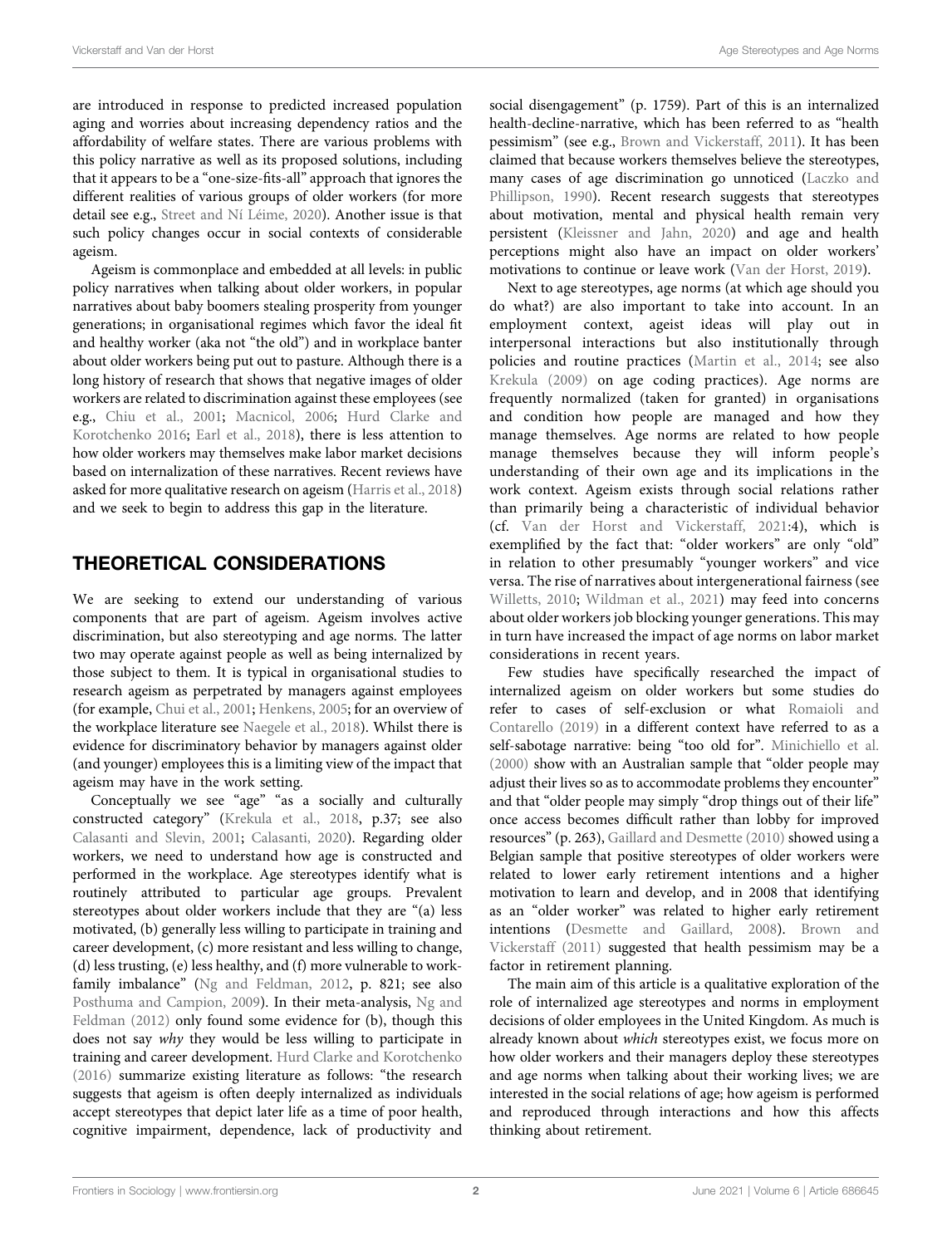**TABLE 1** | Number of participants by case study organization and employee details.

| organization                                        | Hospitality              | Local government | <b>Transport</b>         | Manufacturing |
|-----------------------------------------------------|--------------------------|------------------|--------------------------|---------------|
| Type of respondent                                  |                          |                  |                          |               |
| Human resource/pension/occupational health managers | 3                        | 5                | 6                        | 13            |
| Line managers                                       | 5                        | 9                | 6                        | 5             |
| Employees                                           | 22                       | 37               | 19                       | 26            |
| Employee demographics                               |                          |                  |                          |               |
| Gender                                              |                          |                  |                          |               |
| Female                                              | 64%                      | 54%              | 37%                      | 19%           |
| Male                                                | 36%                      | 46%              | 63%                      | 81%           |
| Age                                                 |                          |                  |                          |               |
| $50 - 59$                                           | 64%                      | 76%              | 74%                      | 42%           |
| 60-64                                               | 32%                      | 24%              | 21%                      | 19%           |
| $65+$                                               | 5%                       | -                | 5%                       | 4%            |
| 50+ (specific age undisclosed)                      | $\overline{\phantom{0}}$ | -                | $\overline{\phantom{a}}$ | 35%           |

Percentages may add up to more than 100% due to rounding.

#### DATA AND METHOD

This article is based on individual semi-structured face-to-face employee interviews ( $n = 104$ ), as well as interviews with line managers, human resource and occupational health managers  $(n = 52)$  divided over four organizations. The organizations were located in different sectors, with varying workforces, and in different regions in the United Kingdom (the South East, North West, West, Wales and the Home Counties; for further details see Table 1). Interviewees were selected out of employees aged 50 or over who volunteered to participate using a maximum variation sampling strategy (Patton, 1990; Flyvbjerg, 2016). Managers were selected because they had responsibilities for workforces which included some older workers. In this article we concentrate primarily on the interviews with employees. The data were collected between 2014 and 2016 and interviews were held at the work location during working hours, but in a setting that ensured confidentiality. The average length of interview was between 45 and 50 min, they were digitally recorded, and transcribed verbatim.

Employees were interviewed about their retirement plans, experiences of age discrimination at work and their views on policy changes around extending working lives. Questions were open ended encouraging respondents to articulate issues salient to them. Interviews with managers centered on how their organisations managed older workers. The focus in this paper is an analysis of how people talk, the language used, about age and ageing. Though the focus of the interviews was not on internalized age norms and how this affected work decisions, these topics emerged in many interviews when people gave their views on changes in policies, experiences at work, and/or their plans for the future. It may be that the data contains many examples of internalized age-stereotypes because it was not directly questioned. Spedale (2018) notes in her study how the identification as "an older worker was predominantly unconscious and informed by age-related hidden assumptions and taken-for-granted beliefs" (p. 41). By identifying age norms and stereotypes when talking about different topics, the data may contain a more "natural" discussion of age at work. The qualitative data were analyzed thematically. An initial

deductive coding frame was developed based on the larger project's research aims and empirical and theoretical interests. In addition, an inductive open coding approach was taken so that themes and issues could arise from the data. After identifying internalized ageism as an emerging theme, the interviews were thematically recoded in NVivo 12 using the framework for analysis in Table 2 and read and reread for comments on the relationship between ageism and employment decisions (on framework analysis see Ritchie et al., 2003).

Our approach here is part of the discursive turn in gerontology (Previtali et al., 2020). Through our focus on talk we hope to both expose the ageist narratives in society and in organizations but also to explore how people actively construct their own understandings of reality. Our purpose is not to attempt to replace other explanations of the dynamics of retirement decisions but rather to add another layer to our understanding. The direct quotations from interviews below are selected as indicative for the identified category. Employee interviewees are identified by gender and age; managerial employees by their role.

#### RESULTS

#### **Context**

In all of the organizations the overwhelming majority of employees said there was little direct age discrimination for example in access to training. There were some individuals who felt they had been passed over for opportunities or targeted for redundancy because of their age, but in general employees agreed with managers that their organizations were not overtly ageist.

I've not come across any discrimination, other than the banter around your desk kind of thing, you know. (Male, 57).

I get as much abuse as I think we dish out, the old fart in the office, but no I don't see any different treatment. (Male, age undisclosed).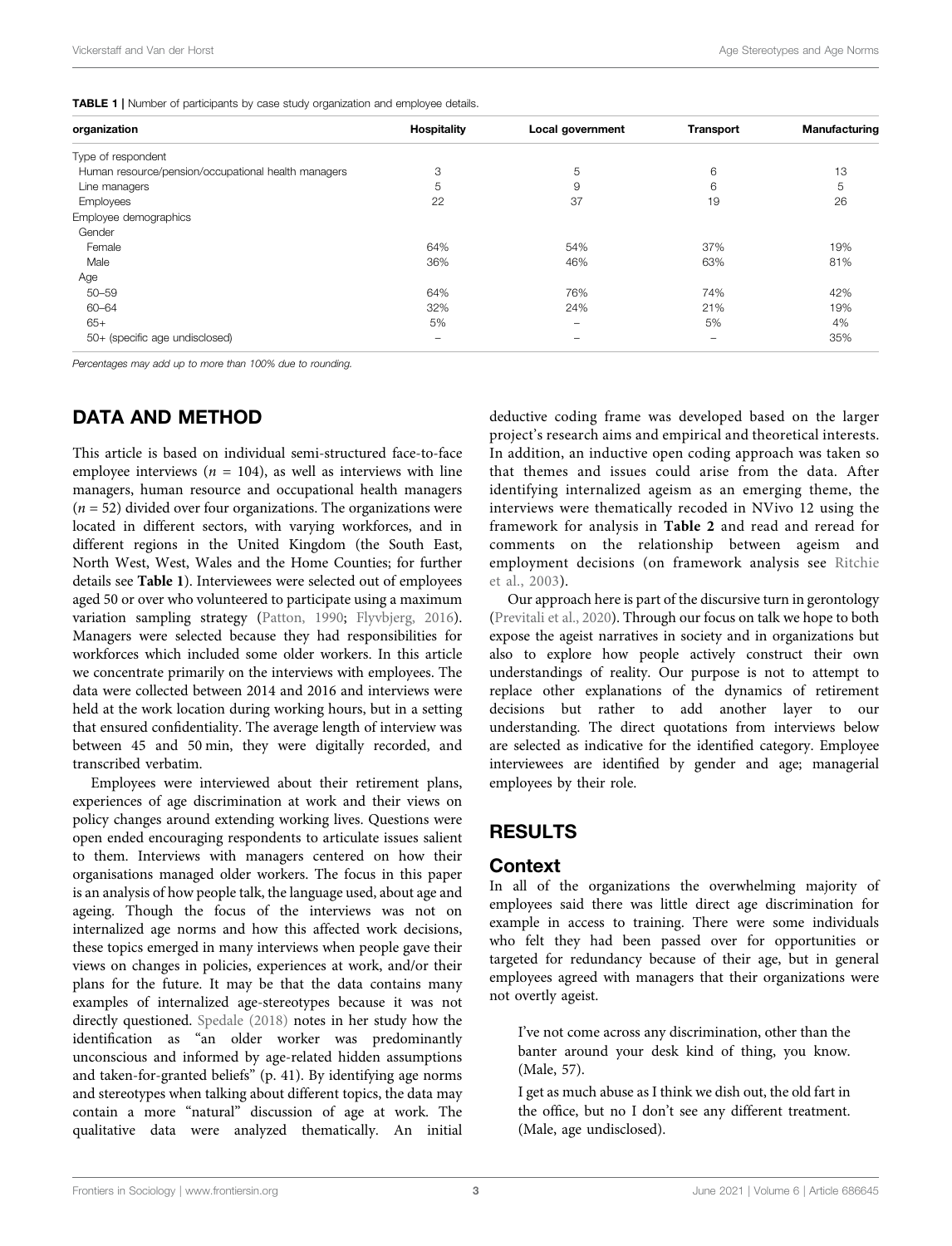#### TABLE 2 | Framework for qualitative analysis.

|                                                                                                                                                                                                                            | Stage 1                                                                             | Stage 2                                                                                                                                                                                                                       | Stage 3                                                                                                                     | Stage 4                             |
|----------------------------------------------------------------------------------------------------------------------------------------------------------------------------------------------------------------------------|-------------------------------------------------------------------------------------|-------------------------------------------------------------------------------------------------------------------------------------------------------------------------------------------------------------------------------|-----------------------------------------------------------------------------------------------------------------------------|-------------------------------------|
| Rg: To what degree do older workers<br>accounts involve internalized negative<br>stereotypes about issues such as<br>memory, cognitive and physical decline<br>and positive stereotypes about warmth<br>and dependability? | Read transcripts for<br>positive and negative<br>stereotypes and use of<br>language | Code for: 1) memory issues, physical<br>capability, productivity, attitudes<br>toward training and development and<br>IT, dependability, expertize, knowledge,<br>warmth. Deductively and inductively 2)<br>for language used | Review codes, identify related codes/<br>relationships between codes Identify<br>any common or particular language<br>forms | Develop<br>conceptual<br>categories |

As these two quotes demonstrate people think of ageism as about direct discrimination and do not see that age stereotypes and norms are embedded in everyday interactions. Both managers and employees regularly employed ageist stereotypes when talking about older workers or about themselves, what we might refer to as casual or normalized ageism. These reflected the standard negative stereotypes about memory issues, physical capability, productivity, attitudes toward training and development and IT:

I'm just cast as a scatty old lady, you know. (Female, 52).

Although people live longer they don't necessarily—it's hard to predict at what point they're no longer going to be really capable of doing their job, to be blunt. (Male, 56).

I suppose might be that some of the older people might be more kind of dinosaurs in terms of technology and slower to pick up the latest, you know, electronic tools and things. (Male, age undisclosed).

There were also more positive stereotypes about dependability, expertise, knowledge, warmth:

I think as you get older you get more of a sense of responsibility. You don't like letting people down. You tend to work your way round problems rather than think, oh no, I'm not doing this, I'll go somewhere else. (Female, 61).

You know, when there's a problem they come running to us first, we'll get it sorted. Yeah, I suppose I think they do look at it like that, yeah. (Male, 54).

Managers made explicit comparisons between older and younger workers:

I think certain individuals, as they get older and more established in their role, choose not to pick up on every opportunity that's put before them, but the excitement comes for us as managers for the younger guys who are, "Yeah, what can I do? Give us more, can I do that, can I do this?" and that keeps that process going. [...] if the older guys don't want to pick up on it, it's not because it's not available and we would hold it back for them, it's definitely available but sometimes their attitude or their energy towards it is less so than the guys further down

the chain. (Male, 50 interviewed as an employee but with line manager responsibilities)

The prevalence of age based stereotypes was recognized by some employees and to a degree resisted.

Now training, I think it was perceived, and I think it was a wrong perception, that these people had no experience of working on computers, which is completely wrong because those guys like everybody else were going down Tesco's and Curry's buying laptops and desktops and playing around on Facebook and YouTube just like everybody else. (Male, 51).

Sometimes it was not the stereotype itself that was resisted, but the degree to which it would apply to them. They considered themselves as not yet "old" as stereotypes about what it means to be "old" did not apply. Many of the employees interviewed said that they did not "feel" their chronological age and felt that they were valued but at the same time many expressed concern about how others might see them or overlook them:

you do become invisible ... but it's like you are cannon fodder in a way, you're just there to keep the wheels turning. (Female, 57)

#### Categorizing Talk About Age

Two conceptual categories developed from the analysis of how managers and employees deployed ageist stereotypes and age norms when talking about work opportunities, retirement timing and extending working lives: 1) the prevalence of a decline narrative, namely the widely held assumption that ageing inevitably brings worsening physical and cognitive health, and 2) the prevalence of an intergenerational narrative. The latter had two dimensions: one about being "too old for" something and the second related to intergenerational disentitlement; the need to step away and privilege younger workers.

Both narratives involve a comparison. The decline narrative conditions how people view the implications of getting old and has a role in how they think about continuing or ending work; here people compare themselves with an imagined future self. The intergenerational narrative is how people place themselves in relation to other generations in the workforce, here people compare themselves (and are compared) to others.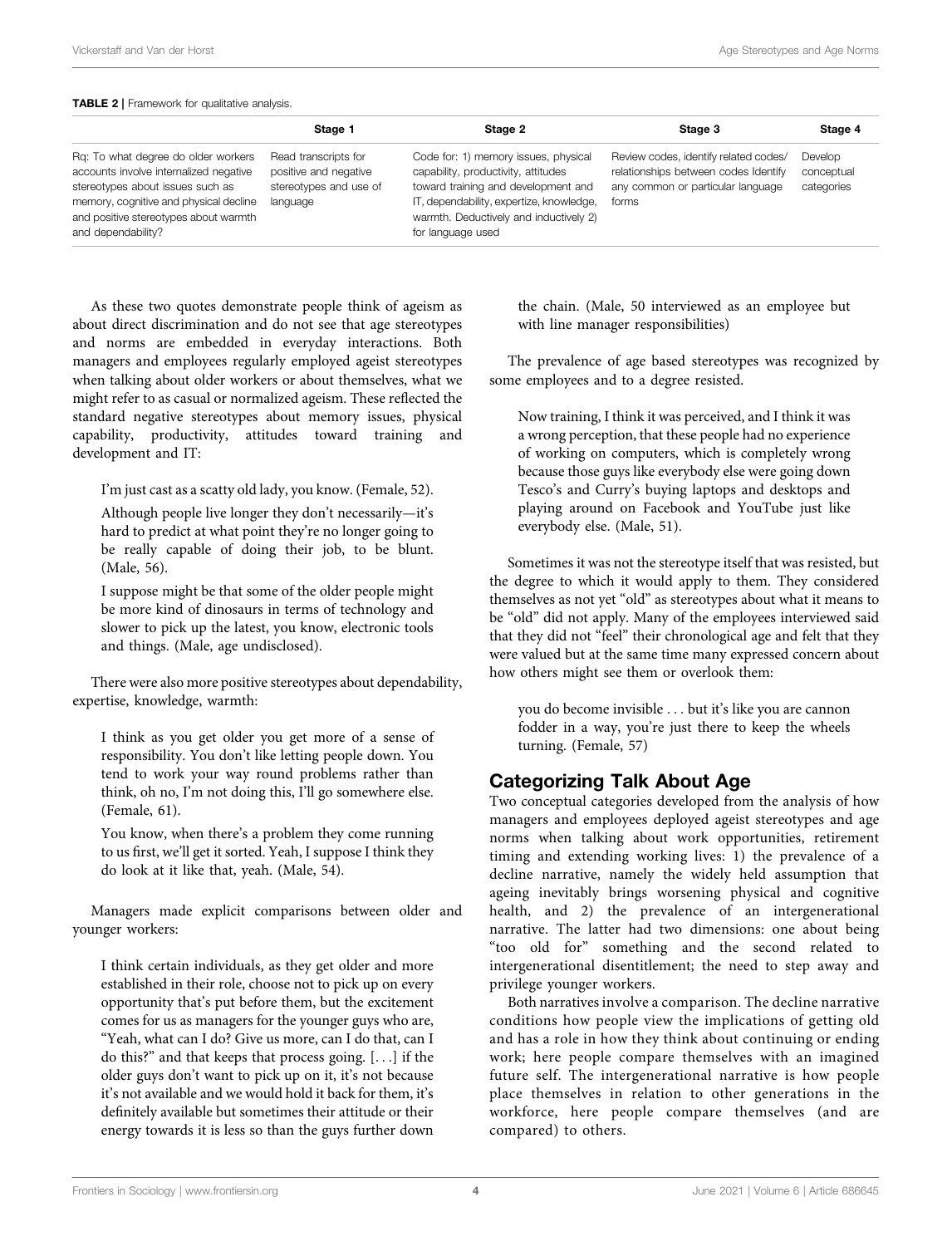#### Decline Narrative

In discussing future retirement, the health and mortality of colleagues, family, and friends were constant topics leading to something which may be referred to as the decline narrative (Gullette, 2004) or"health pessimism"(cf. Brown and Vickerstaff, 2011). This was expressed repeatedly as not knowing when "one's time is up" or being able to predict how long decent health would last. For many, this expected age related decline in health translated into a desire to retire in time to enjoy some leisure:

One lady, she retired, she was only retired two months and she passed away. And, you know, you think, I don't want that to be me. And I know you can never say, but I don't want to work my whole life just to retire and then die. I'd like to enjoy a bit of free time. (Female, 50).

There was a strong sense of not wanting "to run out of time" and instead wanting to "maximize enjoyment of their remaining years in good health" (cf. Pond et al., 2010). In relation to the raising of the state pension age in the United Kingdom some felt that policy might force people to work too long, prejudicing their ability to enjoy retirement, this was especially true for those in manual occupations.

I can understand that you shouldn't have to retire at 65 or whatever age they want to choose, because there's lots of people perfectly capable of working and they want to, but I do think we're in danger of keeping people in work who are not fit, because your bodies do start to wear out a bit and the older you get the more susceptible you are to things going wrong and then what are we going to do with those people, what are they going to do? (Female, 58).

For some others the decline narrative worked the other way around and they saw work as a means for staving off the inevitable decline. Paid work was for them a way to stay active and this would be necessary to stay healthy (longer):

Inside I still feel 35 [laughs], shame that the mirror doesn't agree with me, but [both laugh], yeah, I mean the job is very physical, so but I look on that as being like keep fit, I'm a great believer in use it or lose it, and I think if I'd have given up work at 60 I'd have been a little old lady by now, probably about three stone heavier and gray haired. (Female, 64).

Not all decisions to stop working or extend working life are related to age stereotypes; some look forward to a period in which they have time for hobbies as they are in a financial position to stop working. Others have more negative reasons to give up their job such as health problems and being unable to continue working. Again others are happy to continue working or are not financially able to retire even though they would prefer to. Next to these push and pull factors, which have been identified in previous research, our data does suggest that the decline narrative also plays a role in how people weigh up the factors encouraging or discouraging continued employment. Many employees talked about a fear of being viewed as old and used pejorative language such as "pottering about", "being a dinosaur", "doddery" in describing other older people or their future selves.

#### **Intergenerational Narrative**

A second narrative expressed by some of our interviewees is about comparisons between age-groups in the labor market. The interviewees are comparing themselves with younger workers and either consider themselves as now "too old" for certain opportunities, or younger workers more worthy for these opportunities. This comparison can be made implicitly or explicitly. The first dimension of this narrative is the "too old for" (TOF)-narrative, which is based on an implicit comparison, where the older worker now considers themselves "too old for" their job or development:

I've spoken to other people and they've said it's a young person's game. [...] multitasking in your head and you've got three—, no, 20, 30, 40 tickets coming through and you're trying to mentally keep hold of it all. [...] I'm not a woman I can't multitask (both laugh). So it would be very hard to keep on doing that. (Male, 52)

TOF was most clearly and commonly expressed in relation to training:

I just feel at 60 now, is that really too old for me to be able to, you know, go on all these courses? And there's quite a few that they want me to do. (Female, 59).

In the TOF-narrative the younger "other" is implicit. But other times intergenerational comparisons are made more explicitly. Many believed that in straightforward competition organizations preferred younger over older workers and that once you are over 50 opportunities in the labor market diminish markedly:

I continually look online, in the papers, I look in places, but when you are 57 and there's a 30 year old applying for the same job, they're not going to take me, are they? They're not. (Female, 57).

Whilst the lack of opportunities for older people was lamented there was a very strong feeling among many of the interviewees that rising state pension ages and the urge to extend working lives was bad for younger generations:

Give the young people who are out there a chance to get into work, because there's a lot of people unemployed. And I think the longer we go on, the less chance there is for them to get into work, because there's less people retiring. That's how I look at it any road. That's my point of view. (Male, 60).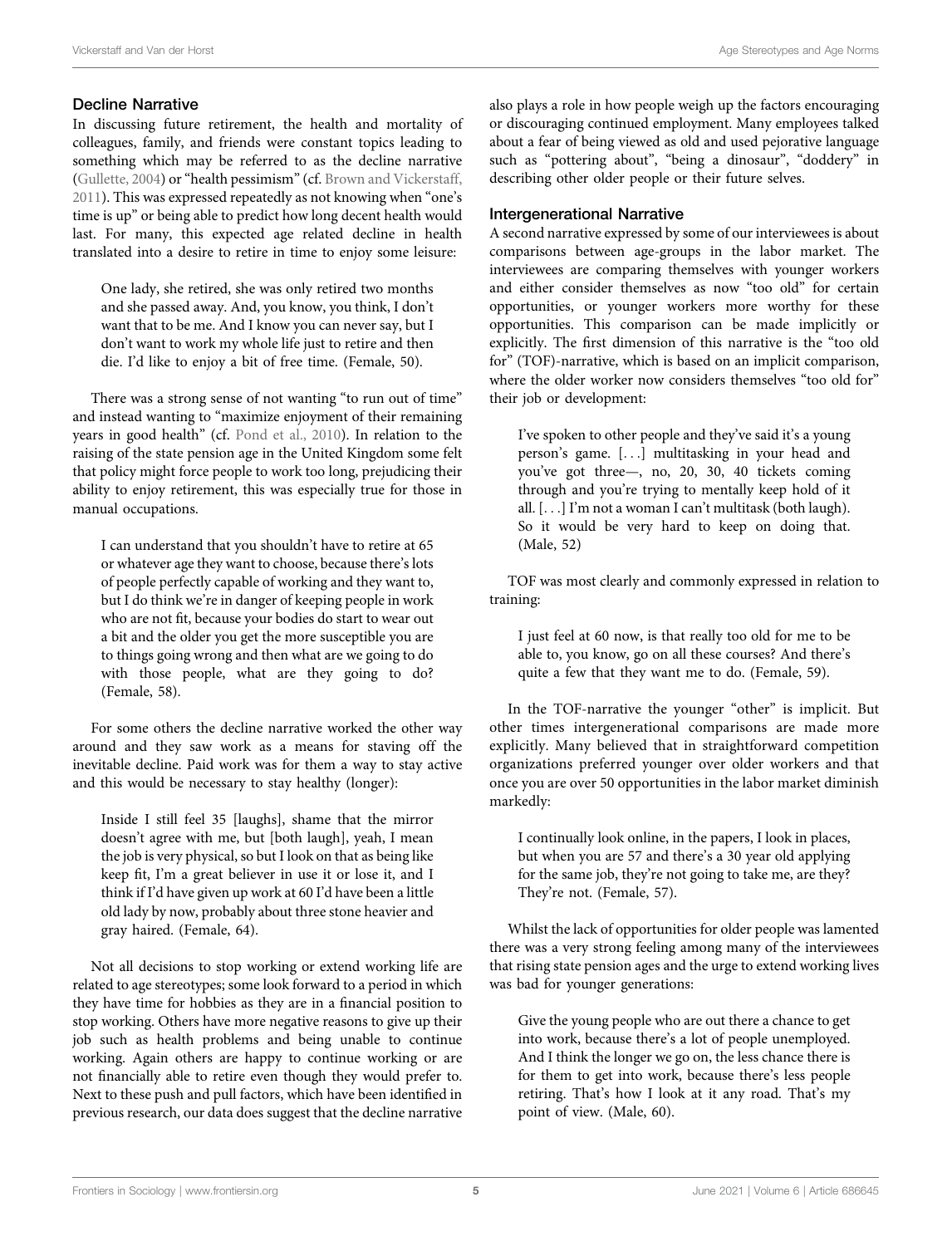I actually have a problem with people working longer cause—, guilt's not the right word, but there are lots of young people who can't get jobs, you know. (Male, 69).

A number of employees thought that it was right that opportunities should go to younger people. Age norms were internalized by older workers who expressed the view that they were now "too old" for training and/or promotion and that they should leave that "to the younger ones":

I'm not particularly after getting promoted, I'll leave that for the younger ones. I'm just happy where I am and for me I would rather be in this kind of job. (Female, 56).

I don't want to improve. I don't mean I don't want to improve. I will do what I'm doing. I want to give the chance to the young people. [...] I'm very, very sorry, I am not interested. Give the chance to the young people. (Male, 54).

Older workers here are wrestling with it being unfair that older workers may be discriminated against whilst also feeling that they have less entitlement to work when younger groups are unemployed, are still building a career or have young families to support. Many people mentioned their children or grandchildren and how difficult the labor market and work was for them.

## **DISCUSSION**

With an increasing call for employees to extend their working lives, it is important to explore all the factors that are likely to limit this policy goal. The research reported here focused on a hitherto neglected aspect that of the role of internalized age stereotypes and norms in inhibiting older workers. There is a rich literature on direct discrimination against older workers and to a large extent our managers and employees were thinking about this kind of prejudice in relation to ageism. Age discrimination legislation has been around long enough in the United Kingdom for managers and many employees to know that it is proscribed in law and hence when asked our respondents in the majority said that there was no different treatment based on age.

The language managers used to talk about older workers and the way those older workers framed their own thoughts about, work, extending working lives and retirement tells a rather different story. Age stereotypes were routinely employed with respect to older workers capabilities and potential. Age norms about what was appropriate for different age groups were used to talk about training and development or extending working lives. In this sense ageism was normalized in all of the organizations, taken for granted and to a large extent unexamined. Ageist language did not seem to have the power to shock in the way that overtly racist or sexist language nowadays might.

The decline narrative—that with age comes inevitable physical and cognitive deterioration—was prevalent in how employees talked about extending their working lives and/or retirement. It was a factor in their thinking about the desirability of employment as they aged. This was true for those identifying as in good health as well as those with current health issues. As in other studies many people were concerned to retire early enough to still enjoy some health in retirement (Pond et al., 2010; Brown and Vickerstaff, 2011). However, for a minority this decline narrative functioned as an incentive to stay in work as a means of maintaining social and physical activity and staving off the onset of ill-health. This latter view chimed more with the increasingly dominant public narrative of active and healthy aging: that work is good for you and keeps you physically and mentally fit (Department for Work and Pensions (DWP), 2017: 9; Moulaert and Biggs, 2012; Laliberte Rudman, 2015). In doing so of course it still takes the eventual and inevitable decline as its point of departure. The decline narrative has been discussed in the existing literature and our study confirms its ubiquity but we noted that it can play either a positive or a negative role with regard to extending one's working life.

More distinctive were our findings about the intergenerational narrative. If we conceptualize age as social construct then it focuses attention on the relational aspects of age and how age relations are played out in specific contexts. A rather obvious statement is that older workers are only old in relation to some other younger reference group. However, we could clearly see in the comments of both managers and employees that such comparisons were very much alive in people's minds. They were employed when they were thinking about career opportunities, training and development or the desirability of extending working lives. This was manifested in the "too old for" narrative, expressing a sense that there is a specific chronology for when things are appropriate in the working life. This is perhaps all the more remarkable in our sample as the majority were in the age category 50–59 (see Table 1), with presumably many years still in employment. This self-sabotaging narrative, as Romaioli and Contarello (2019) have characterized it, does lead to older people self-limiting. This means older workers potentially opting out of opportunities that are actually available.

The other dimension of the intergenerational narrative we have dubbed "intergenerational disentitlement", as there was a strong element in our respondents' comments that as older workers they were less entitled to training and development and possibly even to a job when compared to younger (potential) colleagues. Here many of our respondents were expressing a tension between a commitment to the fact that age discrimination is unfair and should be resisted whilst nevertheless worrying that by taking a promotion or staying in work they might be denying, by implication a more deserving, younger person. This sense of disentitlement could potentially be an important factor in a situation of redundancies, where both managers and employees may feel that if anyone should go it should be the older workers.

This sense of age-based disqualification for job opportunities might undermine formally equitable processes in the workplace; everyone may be entitled to apply for a job, a redeployment or a promotion but some older workers may define themselves as "too old" or think it should "be left for the younger ones". Age management policies tend to focus on direct discrimination and formal equality but may do little to tackle underlying and normalized ageism of the sort uncovered here.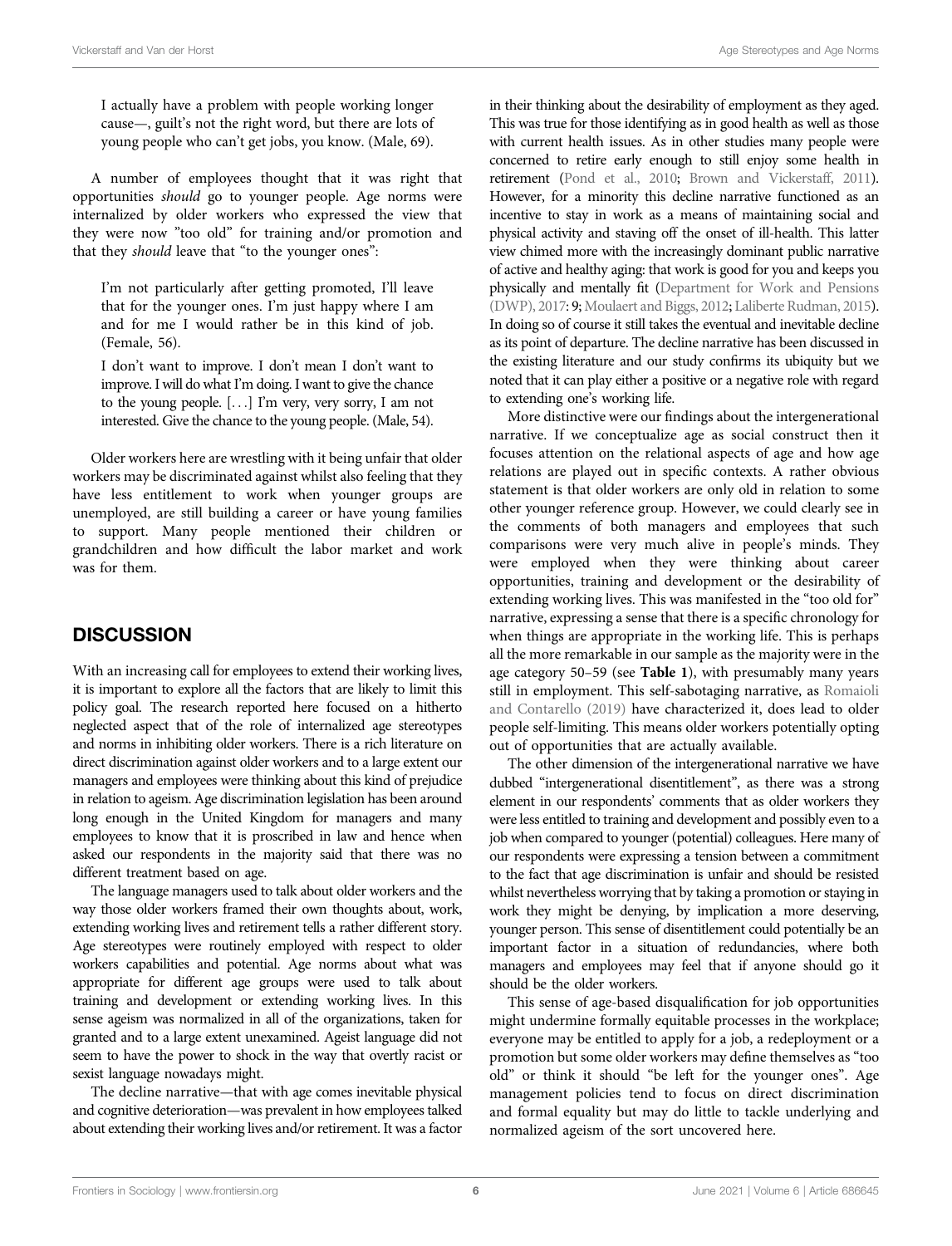Individual decisions about whether to carry on working or retire are as we know complex and constrained. The interaction of health, wealth, marital status, employer action and government policy combine to structure what is possible and what is desirable (Vickerstaff, 2006; Loretto and Vickerstaff, 2012; Hasselhorn and Apt, 2015; Lain, 2016; Phillipson et al., 2019). The study reported here seeks to include in the list of dynamic variables in retirement decision making, a full and rounded sense of the impact of ageism. It has added another layer to our understanding. The power of ageism to influence end of working life actions is not limited to direct discrimination, although this still certainly plays a significant role, it also encompasses normalized and taken for granted assumptions about age norms, what is suitable for different age groups and why, as well as internalized stereotypes about older workers abilities and aptitudes.

## Limitations of the Current Research and Suggestions for Future Research

We have to acknowledge a note of caution about the generalizability of our findings. By the standards of much qualitative work we had a quite large and diverse data set. Our employee respondents covered a good spread of occupational levels in diverse organizations and the gender balance of the sample reflected the gender composition of the different organizations, with a slight over-representation of female respondents. With the weight and depth of interview material we were able to triangulate responses and have concentrated on oft repeated themes and tropes. The sample was however ethnically homogeneous with the overwhelming majority of our respondents identifying as white British. A more diverse sample including a range of the black and minority ethnic populations in the United Kingdom might have confirmed our findings or uncovered different ways of talking about age and generations. In this article we have not examined the gender differences in ageist talk but rather concentrated on the expressions and themes common to both genders. Further research could usefully delve into the subtle differences in how women and men talk about and experience age.

Our respondents were also interviewed in a particular time and place. We do not seek to diminish the importance of public policy and organizational contexts in setting parameters for what is possible for older workers. It would be interesting to see similar narrative analyses undertaken in different national contexts to see whether internalized ageism is as strong and has the same dimensions as identified here. It is also the case that public narratives of what is right or expected of older populations are in some flux as we shift progressively from a societal view of retirement as an earned right for a long working life to the duty on older people to carry on contributing to economic life. Individuals, with their own dispositions, life experiences and family contexts are wrestling with these changing new messages as are we as researchers. It would be interesting in further research to try to link more clearly the impact of public narratives about greedy baby boomers, intergenerational inequity and healthy aging on narratives in the workplace.

#### The Main Contributions of This Research

We have addressed the spirit of this special issue by identifying a new pathway in retirement research methodologically and conceptually.

In so doing we have added another layer to our understanding of the factors that are in play in disposing early retirement or later working. Although we cannot specify the weight or percentage contribution internalized ageism plays in decisions about paid work we have highlighted that it cannot be ignored as a factor. Methodologically we have demonstrated that in addition to quantitative analyses, case studies of organizational practice, and assessments of the impacts of public policy changes, we need to look at how people talk and think about age in the work setting. Embodied stereotypes and taken for granted age norms make a profound contribution to individual and organizational practices around extending working lives. Conceptually we have tried to deepen our understanding of ageism in the work place. We extended the narrow and limiting focus on discrimination against older workers to investigate other components of ageism, namely how older workers respond to age stereotypes and age norms in how they manage themselves.

# DATA AVAILABILITY STATEMENT

The dataset analysed for this study can be found in the UK Data Archive, with reference SN852868. [https://beta.ukdataservice.ac.](https://beta.ukdataservice.ac.uk/datacatalogue/studies/study?id=852868) [uk/datacatalogue/studies/study?id](https://beta.ukdataservice.ac.uk/datacatalogue/studies/study?id=852868)=[852868](https://beta.ukdataservice.ac.uk/datacatalogue/studies/study?id=852868).

# ETHICS STATEMENT

The original data design and protocols received full ethical approval by the University of Kent. Further ethical review and approval was not required for the current study.

## AUTHOR CONTRIBUTIONS

These authors have contributed equally to this work and share first authorship.

# FUNDING

In this paper we use part of the qualitative data from a larger United Kingdom Economic and Social Research Council (ESRC) funded project (Ref. MRC/ESRC ES/L002949/1). The original data design and protocols received full ethical approval. For more information on this larger project, please see ILC-UK (2017), Phillipson et al. (2019), and Wainwright et al. (2019). The reanalysis of interviews which forms the basis of this paper was funded by the ESRC (Ref. ES/S00551X/1).

## ACKNOWLEDGMENTS

We are grateful to members of the original research consortium who undertook the interviews: Joanne Crawford; David Lain; Wendy Loretto; Chris Phillipson, Mark Robinson; Sue Shepherd; David Wainwright and Andrew Weyman. We would like to express our gratitude to those who agreed to be interviewed as part of the study.